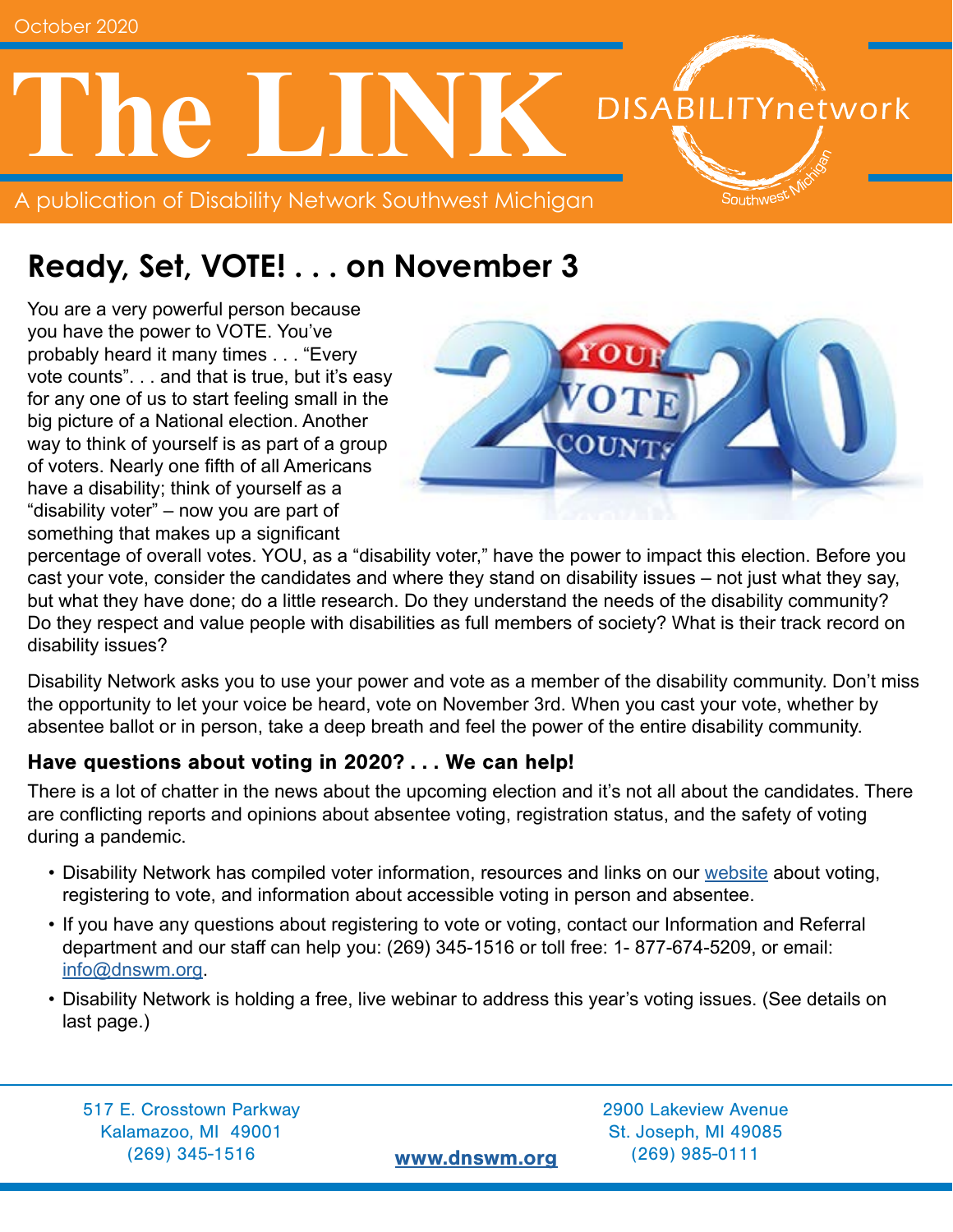### **Community Education Online Programing**

Our Community Education programming will remain online through the end of the year. Participants can join using a computer or call in on a phone. Pre-register for the events you want to participate in and you will be sent the needed information to connect to the event. To register for any of these events, visit our website to register online or contact Miranda at [grunwellm@dnswm.org](mailto:grunwellm%40dnswm.org?subject=Community%20Education) or 269-345-1516 x120.



### In October

### Webinar: [VOTE: Know Your Rights](http://www.dnswm.org/vote-know-your-rights/) REVISED this year!

(See back cover for details)

• Monday, October 5 at 1:00 to 2:30 PM **OR** • Tuesday, October 6 at 10:00 to 11:30 AM

#### Webinar: [Tips for Online Meetings for People with Disabilities](http://www.dnswm.org/tips-for-online-meetings-for-people-with-disabilities/)

In this live webinar, participants will learn tips on how they can make online meetings and presentations accessible and welcoming for people with all types of disabilities.

• Wednesday, October 14 at 1:00 to 2:00 PM **OR** • Thursday, October 22 at 10:00 to 11:00 AM

#### Web Movie: **[Bottom Dollars](http://www.dnswm.org/web-movie-bottom-dollars/)**

This documentary film exposes the exploitation of people with disabilities in the workplace through personal stories and expert interviews. It also presents clear employment alternatives with competitive wages and community inclusion.

• Tuesday, October 20 at 10:00 to 11:30 AM **OR** • Wednesday, October 28 at 1:00 to 2:30 PM

#### Webinar Series: [Living Well in the Community](http://www.dnswm.org/living-well-in-the-community-workshop-series/)

(Turn the page to the inside flap to read more about this webinar series.)

• Tuesdays & Thursdays, October 6 through November 5 at 1:00 to 2:00 PM

#### November & December

Look for details on our website for these events as they get closer.

- Webinar: Emergency Preparedness NEW presentation!
- Webinar: Do's and Don'ts of Service Animals
- Web Movie: Including Samuel
- Webinar: Ableism 101
- Web Movie: Carol of the Bells **NEW for us!**

Disability Network Southwest Michigan has a fragrance-free policy. For the well-being of those with scent sensitivities, please do not wear scented products when visiting our office or attending events.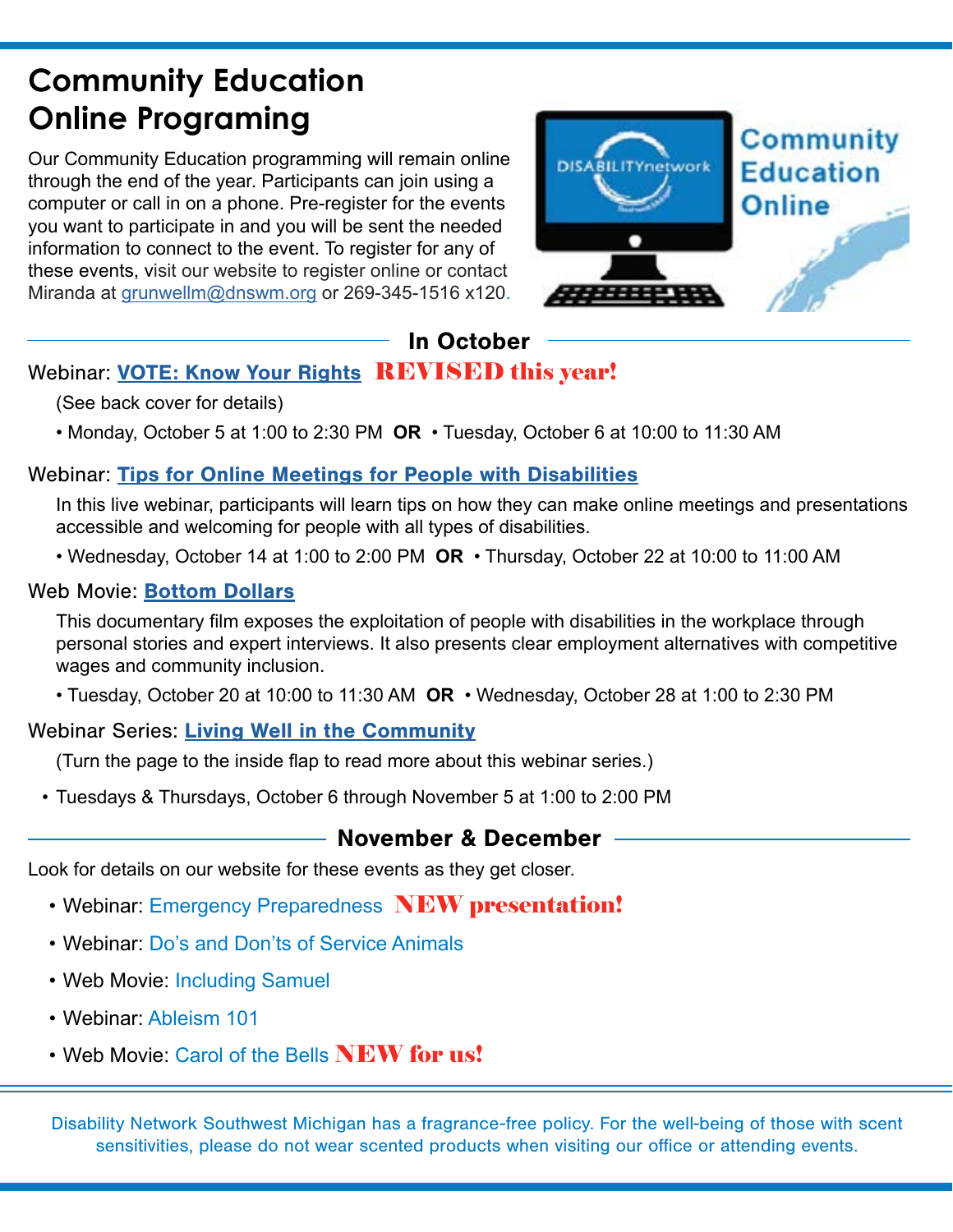# **CARES Act funding helps provide relief during COVID-19**

On March 27, the Federal government passed the CARES Act (Coronavirus Aid, Relief and Economic Security Act) which, among other things, made funds available to assist vulnerable populations with needs specific to the pandemic.

Centers for Independent Living across the country received CARES Act funds to provide items such as life-sustaining food and personal protection equipment, as well as technology and communication resources, so people could continue to connect to needed supports from the safety of their home and also reduce social isolation. An emphasis was also placed on keeping people out of nursing facilities due to the higher risk of COVID-19 in a facility.

To date, Disability Network Southwest Michigan has assisted nearly 100 individuals and 15 organizations in seven counties through CARES Act funding. We have been able to provide assistive devices, food, and services to help people remain at home and independent. We have supplied technology and



equipment to allow people to remain connected to the resources in their community that they need to be safe and connect socially with others. We have provided many masks and personal protection equipment both to individuals and organizations to help keep people safe.

CARES Act funding is available through the remainder of this year and into next year to assist people in need related to Coronavirus.

### **Agency Office Operations & Customer Contact**

Disability Network Southwest Michigan continues a phased-in process of resuming face-to-face meetings with our customers. We are meeting with people by appointment only; to schedule an appointment, call us at 269-345-1516 and a recorded directory will guide you to the general mailbox or to a specific staff person. You may also email a staff person to request an appointment by clicking their name on the [Staff](http://www.dnswm.org/about-us/staff/) page of our website.

We are taking every precaution to protect our customers and staff from further spread of Coronavirus. For the safety of our staff, customers and the community, face coverings are required during in-person meetings.

Customers will also be asked to answer a short health assessment.

In our Kalamazoo office, we have developed two customer stations in our Community Building where we can safely meet with customers. Our St. Joseph office remains closed, however, staff have supplies to safely meet with customers in public spaces. We are here for you and able perform all of our usual services, even if that looks a bit different now.

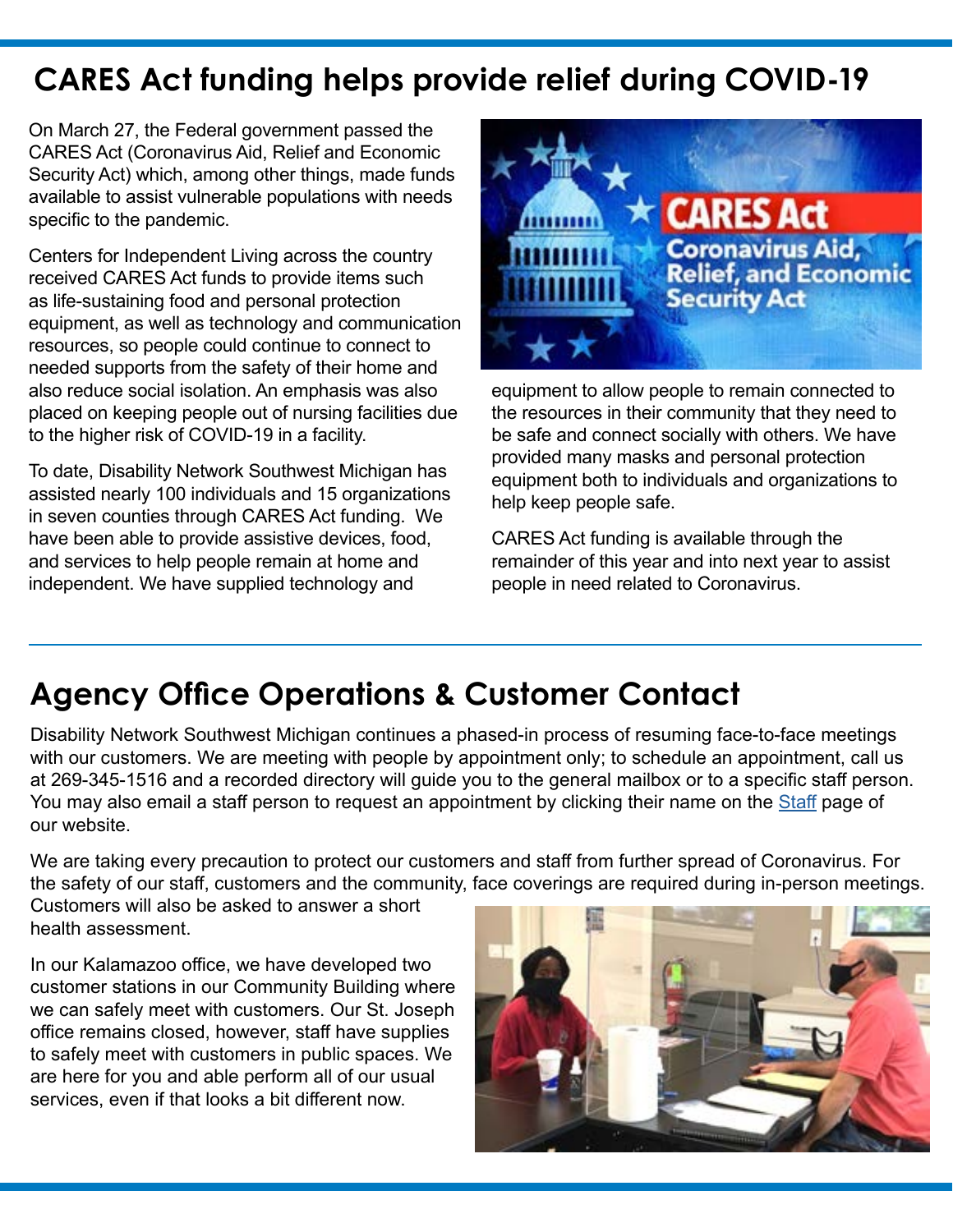### **NDEAM: Increasing Access and Opportunity**

October is National Disability Employment Awareness Month, or NDEAM. The purpose of NDEAM is to raise awareness and educate people about disability employment issues and celebrate the many and varied contributions of America's workers with disabilities. Workplaces welcoming the talents of all people, including people with disabilities, is a critical part of building an inclusive community and strong economy.

This year marks not only the 30th anniversary of the ADA, but also the 75th observance of NDEAM. Both milestones are being commemorated with a range of events and activities centered on the theme "Increasing Access and Opportunity."

NDEAM is led by the U.S. Department of Labor's Office of Disability Employment Policy, but its true spirit lies in the many observances held at the grassroots level across the nation every year. Disability Network will be sharing more information about disability employment issues on Facebook throughout the month and we are hosting the movie [Bottom Dollars](http://www.dnswm.org/web-movie-bottom-dollars/) online as part of our October Community Education lineup (see separate article for Community Education schedule).



### **Jamar's Path to Employment**

Jamar is 20 years old and has an intellectual disability; he was referred to Disability Network by Michigan Rehabilitation Services, whose services he was using to try to find a job. When our staff first started working with Jamar on pre-employment training, he didn't take it very seriously at first and when he applied for a position at Taco Bell he didn't get the job.

After that experience, Jamar was disappointed and he wanted to work harder and try again. He submitted an application to McDonald's and paid more attention as our staff worked with him on "soft skills" to address employer expectations and interviewing. Staff did some role playing to go through the interview process and cover some

common questions he might encounter in case he got an interview. Staff also worked with Jamar on self-advocacy and talked about the "how, what and when" of disclosing his disability and his rights under the ADA for receiving accommodations.

A week after Jamar applied for the job he still hadn't heard back from McDonald's. Staff encouraged him to call and follow up on his application, and again they role-played how that phone call might go. By the time the meeting with him was over he was feeling much more confident. He made the call and received an interview the next day. Jamar nailed his interview and was offered a training position starting the next week. Congratulations Jamar, you've got this!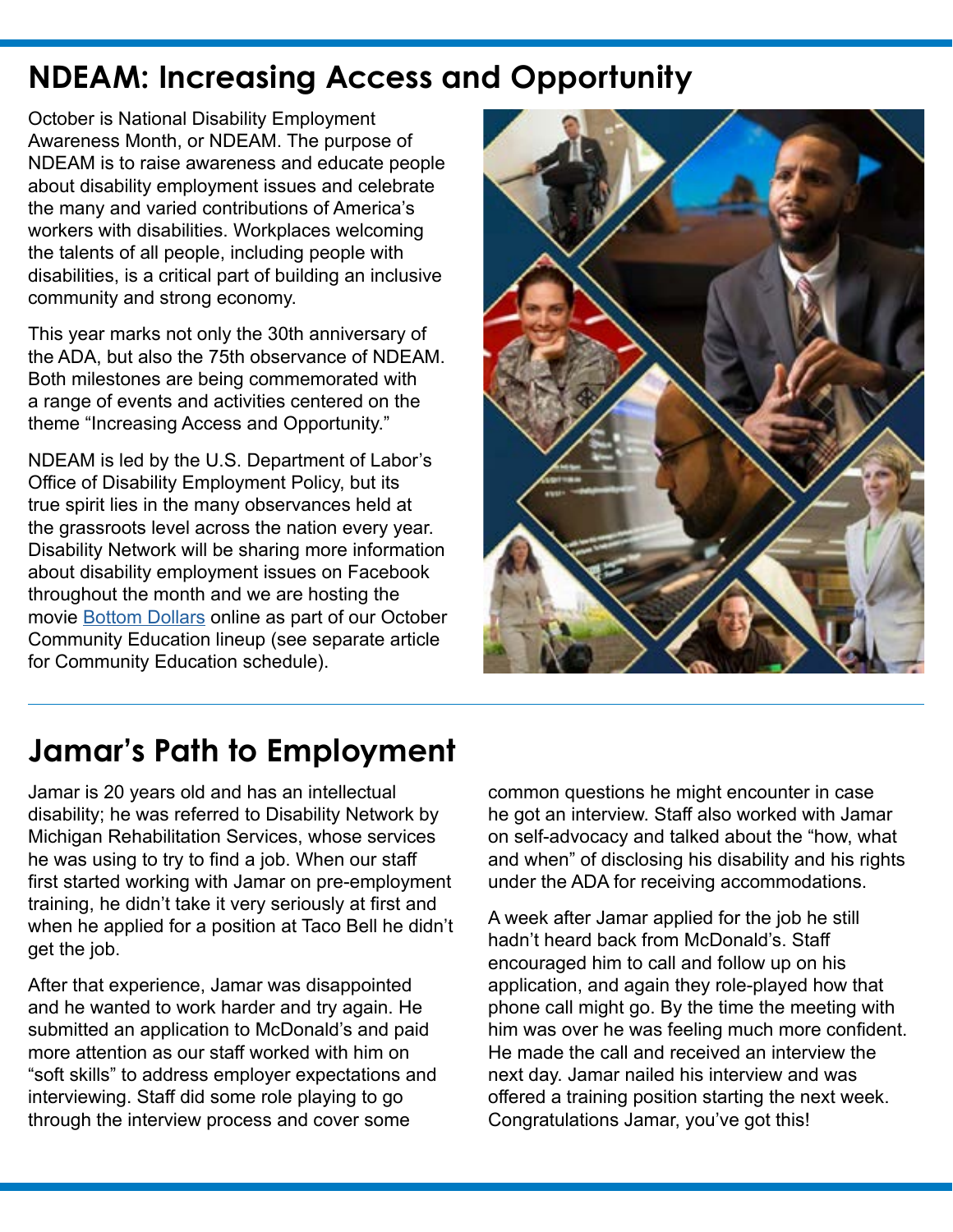# **Living Well in the Community Webinar Series**

Disability Network Southwest Michigan is partnering with Heritage Commons Senior Enrichment Center to present this ten session virtual workshop series focused on wellness. Living well in the community means empowering yourself to develop healthy living habits and do the things you want to do.

Have you experienced a physical or mental illness or injury that has limited you in your environment or community? Do you have a disability that resulted in a loss of function? Do you want some help living well in the community? Join us online for this free workshop series.

The workshop will be conducted over ten online sessions which will include facilitated discussion, fun activities, informative videos and useful information. Topics discussed are:

- Goal Setting
- Building Support
- Healthy Reactions
- Staying on Course
- Healthy Communication
- Seeking Information
- Eating Well
- Physical Activity
- Advocacy
- Maintenance

This series is open to anyone who is looking to develop healthy living habits and live the most satisfying life possible.

Please email Cathleen Knoll, manager at Heritage Commons Senior Enrichment Center, at [cknoll@carewellservices.org](mailto:cknoll%40carewellservices.org?subject=Living%20Well%20in%20the%20Community) or call her at (269) 719-0766 to sign up for this workshop. Let us know if you need an accommodation to participate.

The series will be conducted using Zoom video conferencing. After registering, you will receive a link to join the online workshop.



#### Our Publications:

The LINK is our quarterly newsletter, available in print or emailed in electronic format. And is available in alternative format upon request.

Disability Digest is a monthly e-publication focused on Disability Rights issues and upcoming Disability Network happenings. Available in electronic format only.

You can sign up online for our publications at www.dnswm.org; or contact Dale at [abbottd@dnswm.org](mailto:abbottd%40dnswm.org?subject=) or (269) 345-1516 x123. Current and past issues of our publications are available on our website at www.dnswm.org.